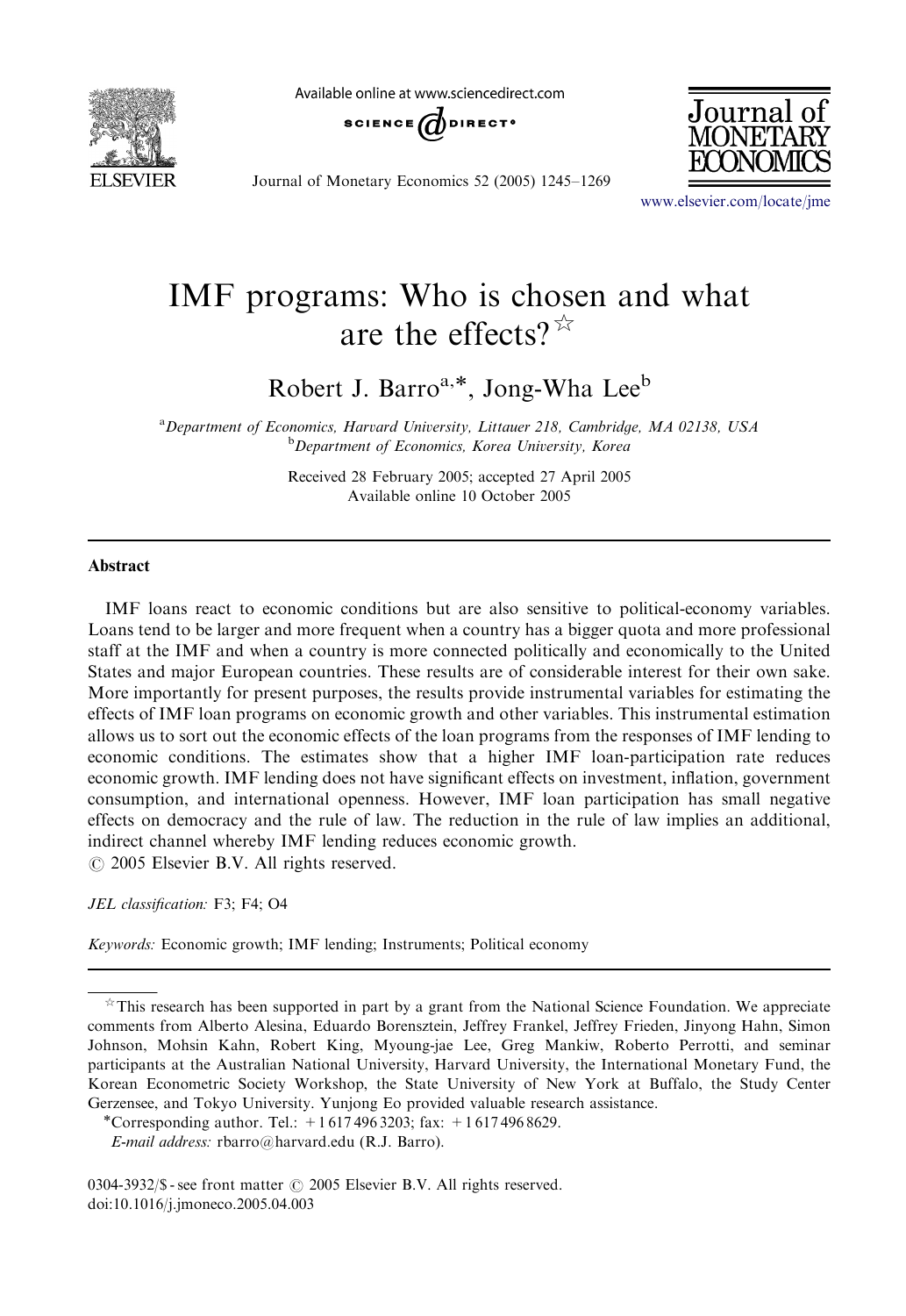## 0. Introduction

In recent decades, many countries have participated in loan programs of the International Monetary Fund. In fact, almost all developing countries have received IMF financial support at least once since 1970. The few exceptions include Botswana, Iraq, Malaysia, and Kuwait.

Given the broad reach of IMF loan programs, it is important to know the consequences of these programs for economic growth and other dimensions of economic performance. Do countries benefit from access to IMF loan programs or would countries be better off if these programs did not exist?

The main difficulty in answering this question is that IMF loans tend to be made in response to economic problems. This response, akin to a doctor administering to a sick patient, tends to generate a negative association between IMF loan programs and economic performance. Obviously, it would be unfair to blame the IMF for these preexisting bad conditions. Thus, to assess the economic effects of the loan programs, one has to sort out the directions of causation, that is, distinguish the economic effects of the loans from the effects of economic conditions on the probability and size of the programs. Similar issues arise in evaluating foreign aid, debt relief, and other programs that respond to the economic health of a country.

To sort out the directions of causation, we would ideally observe experimental situations in which the IMF introduced a loan program without regard to a country's economic conditions. We try to approximate these sorts of experiments by taking a political/ institutional approach to the IMF's decision-making. That is, we construct and use some political and institutional variables that, first, have substantial predictive value for IMF loan participation and, second, are exogenous with respect to economic performance. We then use these political and institutional variables to form instruments to isolate the effects of IMF loan programs on economic growth and other variables.

The key innovation of our analysis is that we model the IMF as a bureaucratic and political organization. Loans are more likely to be approved and are likely to be larger when countries are more influential at the IMF. We gauge this influence by the size of a country's quota at the IMF and by the number of the IMF's professional staff that come from the country. We also consider each country's political and economic connections to the most influential members of the IMF, the United States and the major countries of Western Europe. To measure these connections, we use voting patterns in the United Nations and the extent of bilateral trade linkages.

Our analysis shows that IMF loans are more likely to exist and to be larger in size when countries have larger quotas, more nationals on the IMF staff, and are more connected politically and economically to the United States and the major Western European countries. Considered as a whole, these political-economy variables have substantial explanatory power for IMF lending.

Our political-economy analysis of the determinants of IMF loan programs is of considerable interest for its own sake. However, most importantly, this analysis generates the instrumental variables that we use to study the effects of these programs. We can reasonably argue that our instrumental estimates isolate the effects of the loan programs on economic growth and other variables.

Overall, our results are not favorable for the economic role of the IMF. We find that, using our instrumental variables and holding fixed an array of other explanatory variables,